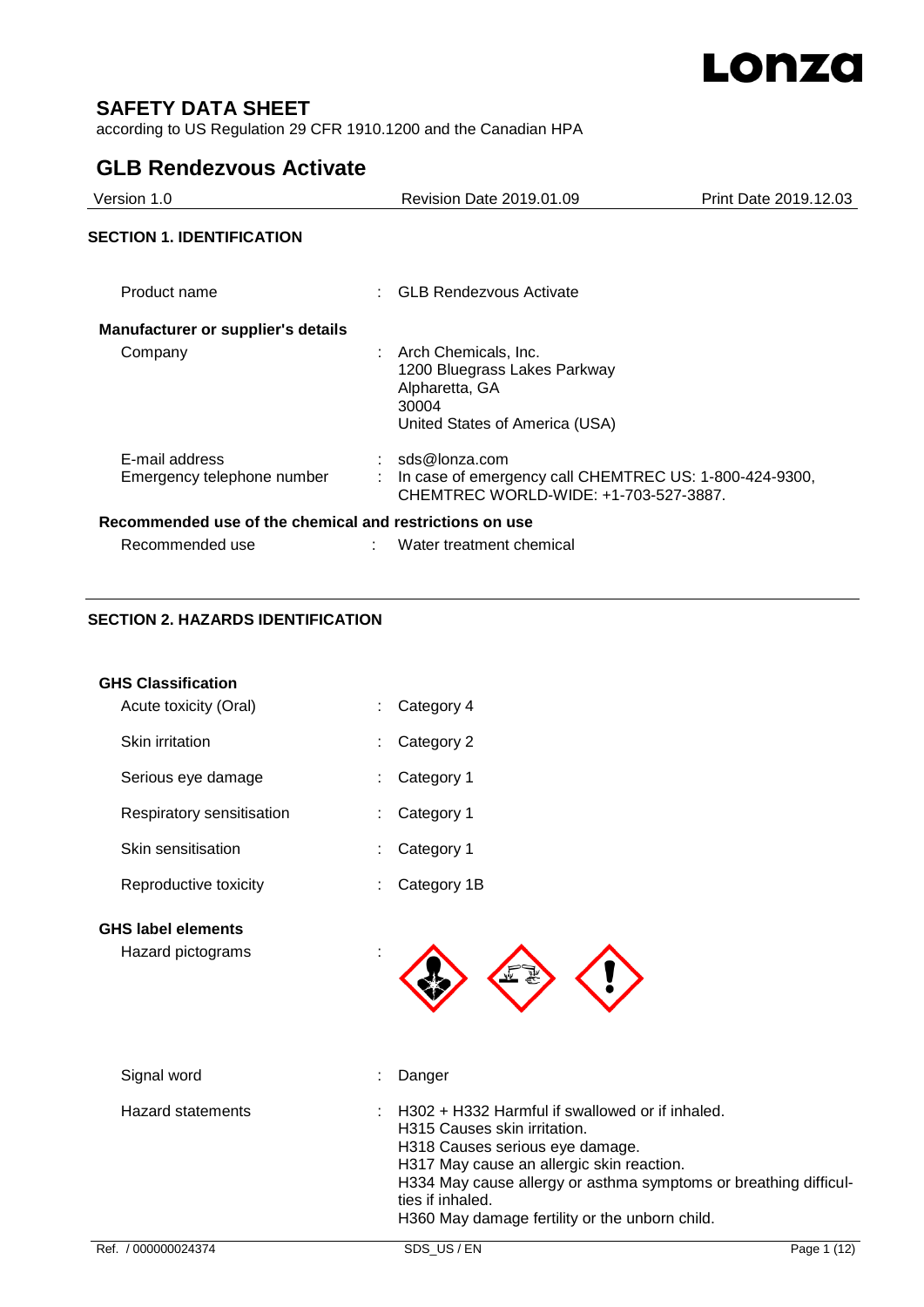| lation. | Precautionary statements | <b>Prevention:</b><br>P201 Obtain special instructions before use.<br>P202 Do not handle until all safety precautions have been read<br>and understood.<br>P260 Do not breathe dust or mist.<br>P264 Wash skin thoroughly after handling.<br>P270 Do not eat, drink or smoke when using this product.<br>P271 Use only outdoors or in a well-ventilated area.<br>P272 Contaminated work clothing should not be allowed out of the<br>workplace.<br>P280 Wear protective gloves/ protective clothing/ eye protection/<br>face protection.<br>P284 In case of inadequate ventilation wear respiratory protection.<br>Response:<br>P301 + P312 + P330 IF SWALLOWED: Call a POISON<br>CENTER/doctor if you feel unwell. Rinse mouth.<br>P301 + P330 + P331 IF SWALLOWED: Rinse mouth. Do NOT<br>induce vomiting.<br>P304 + P340 + P310 IF INHALED: Remove person to fresh air<br>and keep comfortable for breathing. Immediately call a POISON<br>CENTER/doctor.<br>P302 + P352 IF ON SKIN: Wash with plenty of soap and water.<br>P333 + P313 If skin irritation or rash occurs: Get medical advice/<br>attention.<br>P305 + P351 + P338 + P310 IF IN EYES: Rinse cautiously with<br>water for several minutes. Remove contact lenses, if present and<br>easy to do. Continue rinsing. Immediately call a POISON<br>CENTER/doctor.<br>P306 + P360 IF ON CLOTHING: rinse immediately contaminated<br>clothing and skin with plenty of water before removing clothes.<br>P308 + P313 IF exposed or concerned: Get medical advice/atten-<br>tion.<br>P362 + P364 Take off contaminated clothing and wash it before<br>reuse.<br>Storage:<br>P405 Store locked up.<br>Disposal:<br>P501 Dispose of contents/container in accordance with local regu- |
|---------|--------------------------|-----------------------------------------------------------------------------------------------------------------------------------------------------------------------------------------------------------------------------------------------------------------------------------------------------------------------------------------------------------------------------------------------------------------------------------------------------------------------------------------------------------------------------------------------------------------------------------------------------------------------------------------------------------------------------------------------------------------------------------------------------------------------------------------------------------------------------------------------------------------------------------------------------------------------------------------------------------------------------------------------------------------------------------------------------------------------------------------------------------------------------------------------------------------------------------------------------------------------------------------------------------------------------------------------------------------------------------------------------------------------------------------------------------------------------------------------------------------------------------------------------------------------------------------------------------------------------------------------------------------------------------------------------------------------------------------------------------------------------------------------|
|---------|--------------------------|-----------------------------------------------------------------------------------------------------------------------------------------------------------------------------------------------------------------------------------------------------------------------------------------------------------------------------------------------------------------------------------------------------------------------------------------------------------------------------------------------------------------------------------------------------------------------------------------------------------------------------------------------------------------------------------------------------------------------------------------------------------------------------------------------------------------------------------------------------------------------------------------------------------------------------------------------------------------------------------------------------------------------------------------------------------------------------------------------------------------------------------------------------------------------------------------------------------------------------------------------------------------------------------------------------------------------------------------------------------------------------------------------------------------------------------------------------------------------------------------------------------------------------------------------------------------------------------------------------------------------------------------------------------------------------------------------------------------------------------------------|

# **Other hazards**

None known.

# **SECTION 3. COMPOSITION/INFORMATION ON INGREDIENTS**

# **Hazardous components**

| Chemical name / Synonyms             | CAS-No.    | Concentration (% w/w) |
|--------------------------------------|------------|-----------------------|
| Potassium hydrogenperoxomonosulphate | 10058-23-8 | $25 - 35$             |
| Sodium tetraborate pentahydrate      | 12179-04-3 | $20 - 30$             |
| Potassium hydrogensulphate           | 7646-93-7  | $10 - 20$             |
| Dipotassium peroxodisulphate         | 7727-21-1  | $1 - 3$               |
| Magnesium carbonate                  | 546-93-0   | $1 - 3$               |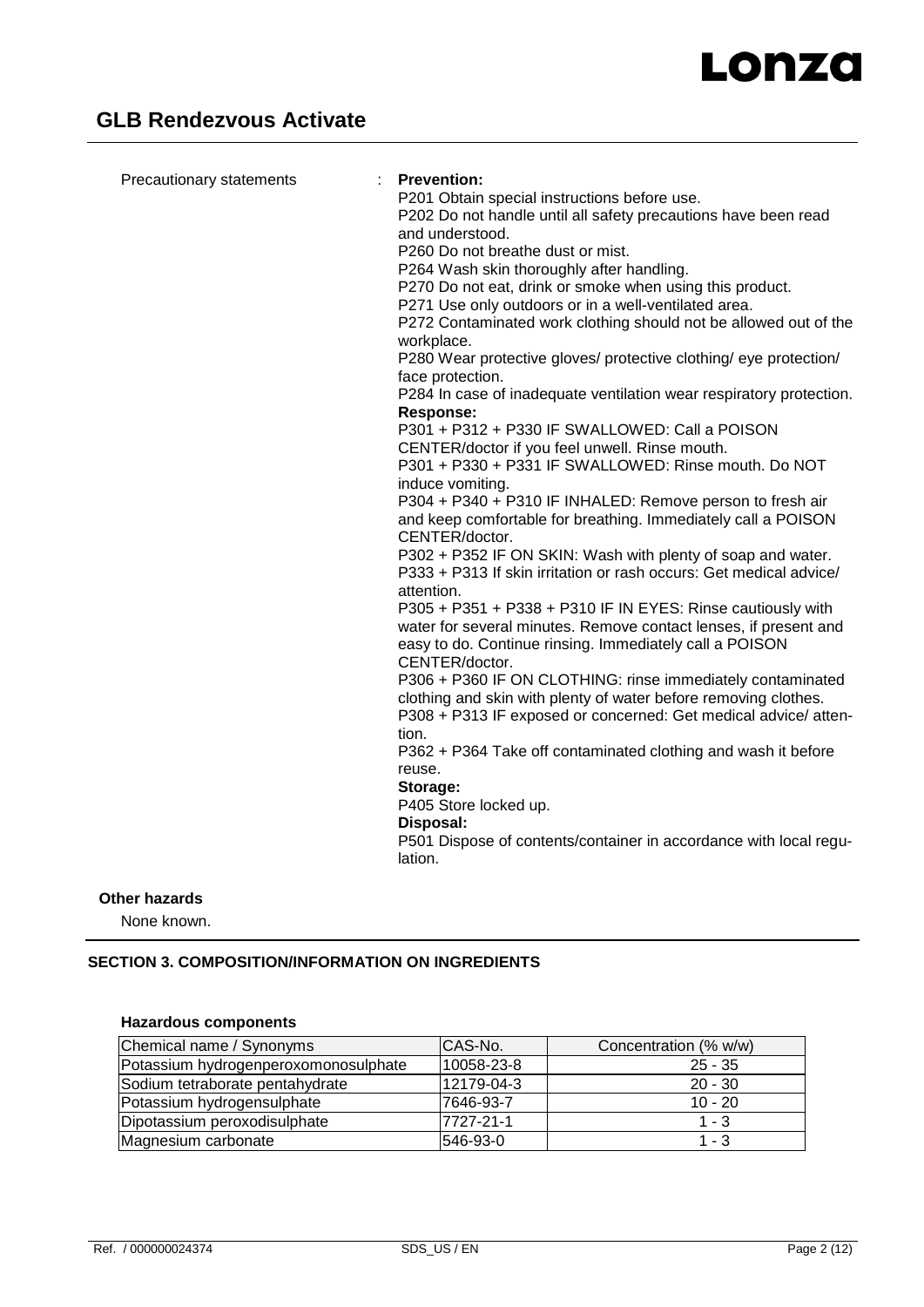# **SECTION 4. FIRST AID MEASURES**

| General advice                                                   | Call a poison control center or doctor for treatment advice. For<br>24-hour emergency medical assistance, call Arch Chemical<br>Emergency Action Network at 1-800-654-6911. Have the<br>product container or label with you when calling a poison con-<br>trol center or doctor, or going for treatment. |
|------------------------------------------------------------------|----------------------------------------------------------------------------------------------------------------------------------------------------------------------------------------------------------------------------------------------------------------------------------------------------------|
| If inhaled                                                       | IF INHALED: Move person to fresh air. If person is not breath-<br>ing, call 911 or an ambulance, then give artificial respiration,<br>preferably mouth-to-mouth if possible. Call a poison control<br>center or doctor for further treatment advice.                                                     |
| In case of skin contact                                          | IF ON SKIN OR CLOTHING: Take off contaminated clothing.<br>Rinse skin immediately with plenty of water for 15-20 minutes.<br>Call a poison control center or doctor for treatment advice.                                                                                                                |
| In case of eye contact                                           | IF IN EYES: Hold eye open and rinse slowly and gently with<br>water for 15-20 minutes. Remove contact lenses, if present,<br>after the first 5 minutes, then continue rinsing eye. Call a poi-<br>son control center or doctor for treatment advice.                                                     |
| If swallowed                                                     | IF SWALLOWED: Call a poison control center or doctor im-<br>mediately for treatment advice. Have person sip a glass of<br>water if able to swallow. Do not induce vomiting unless told to<br>do so by a poison control center or doctor. Do not give any-<br>thing by mouth to an unconscious person.    |
| Most important symptoms and ef-<br>fects, both acute and delayed | None known.                                                                                                                                                                                                                                                                                              |

# **SECTION 5. FIREFIGHTING MEASURES**

| Suitable extinguishing media<br>٠    | Water                                                                                                                                                                                                                                               |
|--------------------------------------|-----------------------------------------------------------------------------------------------------------------------------------------------------------------------------------------------------------------------------------------------------|
| Specific hazards during firefighting | Will release oxygen when heated, intensifying a fire<br>Will not burn                                                                                                                                                                               |
| Further information<br>÷             | In case of fire, use normal fire-fighting equipment and the<br>personal protective equipment recommended in Section 8 to<br>include a NIOSH approved self-contained breathing appa-<br>ratus.<br>Use a water spray to cool fully closed containers. |

# **SECTION 6. ACCIDENTAL RELEASE MEASURES**

| Personal precautions, protective<br>equipment and emergency proce-<br>dures | Wear protective gloves/protective clothing/eye protection/face<br>protection.<br>Wear respiratory protection.<br>Prevent further leakage or spillage if safe to do so.<br>Use personal protective equipment as required.<br>Evacuate personnel to safe areas. |             |
|-----------------------------------------------------------------------------|---------------------------------------------------------------------------------------------------------------------------------------------------------------------------------------------------------------------------------------------------------------|-------------|
| Environmental precautions                                                   | If the product contaminates rivers and lakes or drains inform                                                                                                                                                                                                 |             |
| Ref. / 000000024374                                                         | SDS US/EN                                                                                                                                                                                                                                                     | Page 3 (12) |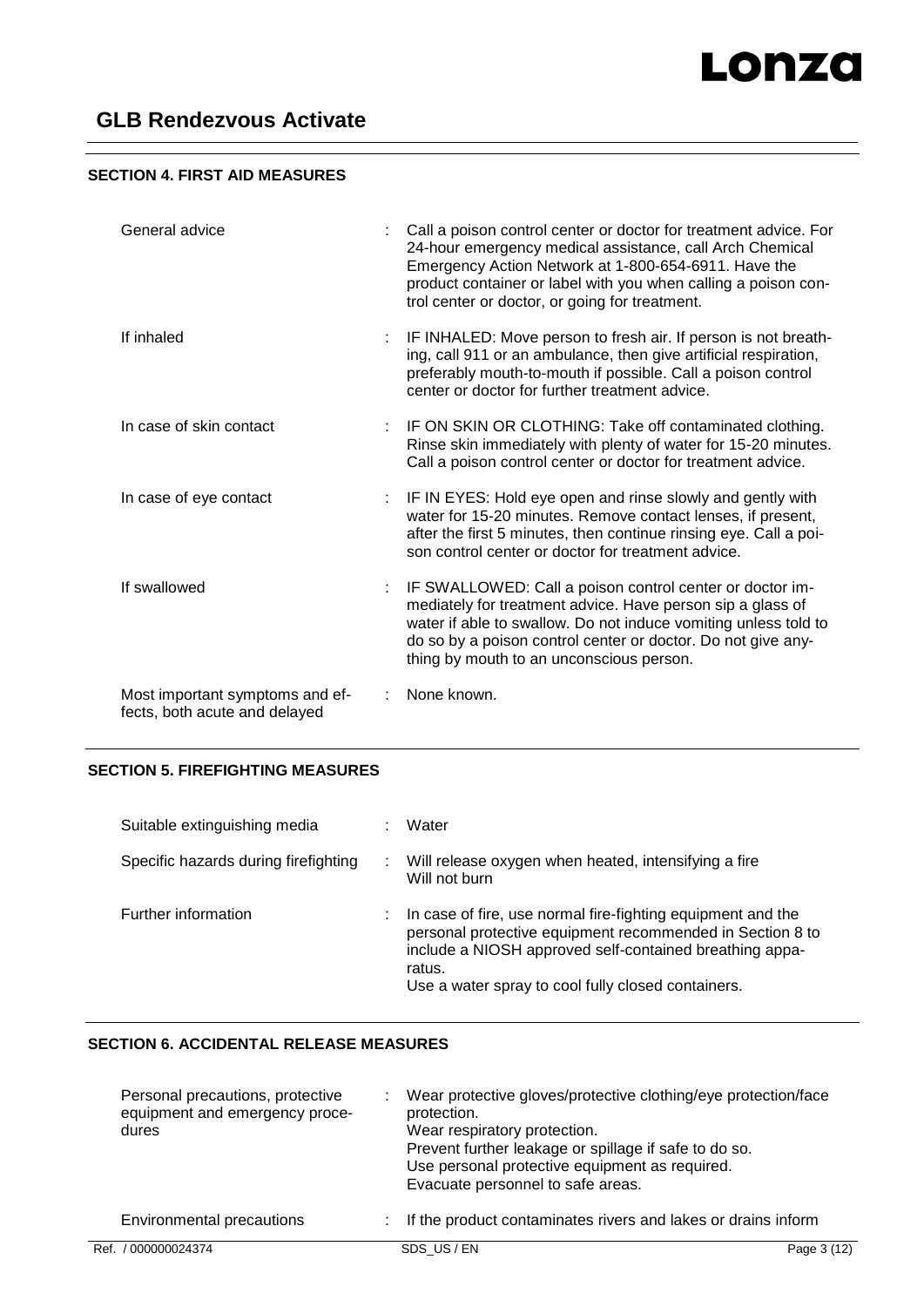# Lonza

# **GLB Rendezvous Activate**

|                                                            | respective authorities.                                                                           |  |
|------------------------------------------------------------|---------------------------------------------------------------------------------------------------|--|
| Methods and materials for contain-<br>ment and cleaning up | Sweep up and shovel into suitable containers for disposal.<br>Avoid dust formation.               |  |
| <b>SECTION 7. HANDLING AND STORAGE</b>                     |                                                                                                   |  |
| Advice on safe handling                                    | : Avoid breathing dust.<br>Do not take internally.<br>Avoid contact with skin, eyes and clothing. |  |

Conditions for safe storage : Protect from moisture. Keep containers tightly closed in a cool, well-ventilated place.

## **SECTION 8. EXPOSURE CONTROLS/PERSONAL PROTECTION**

# **Components with workplace control parameters**

| Components                           | CAS-No.    | Value type<br>(Form of<br>exposure)  | Control parame-<br>ters / Permissi-<br>ble concentra-<br>tion | <b>Basis</b>      |
|--------------------------------------|------------|--------------------------------------|---------------------------------------------------------------|-------------------|
| Sodium tetraborate pentahy-<br>drate | 12179-04-3 | (Inhalable<br>fraction.)             |                                                               | <b>ACGIH</b>      |
|                                      |            | TWA (Inhal-<br>able frac-<br>tion.)  | $2$ mg/m $3$                                                  | <b>ACGIH</b>      |
|                                      |            | STEL (Inhal-<br>able frac-<br>tion.) | $6$ mg/m $3$                                                  | <b>ACGIH</b>      |
|                                      |            | <b>REL</b>                           | 1 $mg/m3$                                                     | NIOSH/GUIDE       |
|                                      |            | <b>TWA</b>                           | 10 mg/m3                                                      | Z <sub>1</sub> A  |
| Dipotassium peroxodisulphate         | 7727-21-1  | <b>TWA</b>                           | $0.1$ mg/m $3$<br>(as persulfate)                             | <b>ACGIH</b>      |
| Magnesium carbonate                  | 546-93-0   | <b>REL (Total)</b>                   | 10 mg/m3                                                      | NIOSH/GUIDE       |
|                                      |            | REL (Respir-<br>able.)               | $5$ mg/m $3$                                                  | NIOSH/GUIDE       |
|                                      |            | PEL (Total<br>dust.)                 | 15 mg/m3                                                      | <b>OSHA_TRANS</b> |
|                                      |            | PEL (Respir-<br>able frac-<br>tion.) | $5$ mg/m $3$                                                  | <b>OSHA_TRANS</b> |
|                                      |            | <b>TWA</b> (Total<br>dust.)          | 15 mg/m3                                                      | Z <sub>1</sub> A  |
|                                      |            | TWA (Res-<br>pirable frac-<br>tion.) | $5$ mg/m $3$                                                  | Z <sub>1</sub> A  |

**Engineering measures** : Local exhaust ventilation or other engineering controls are normally required when handling or using this product to keep airborne exposures below the TLV, PEL or other recommended exposure limit.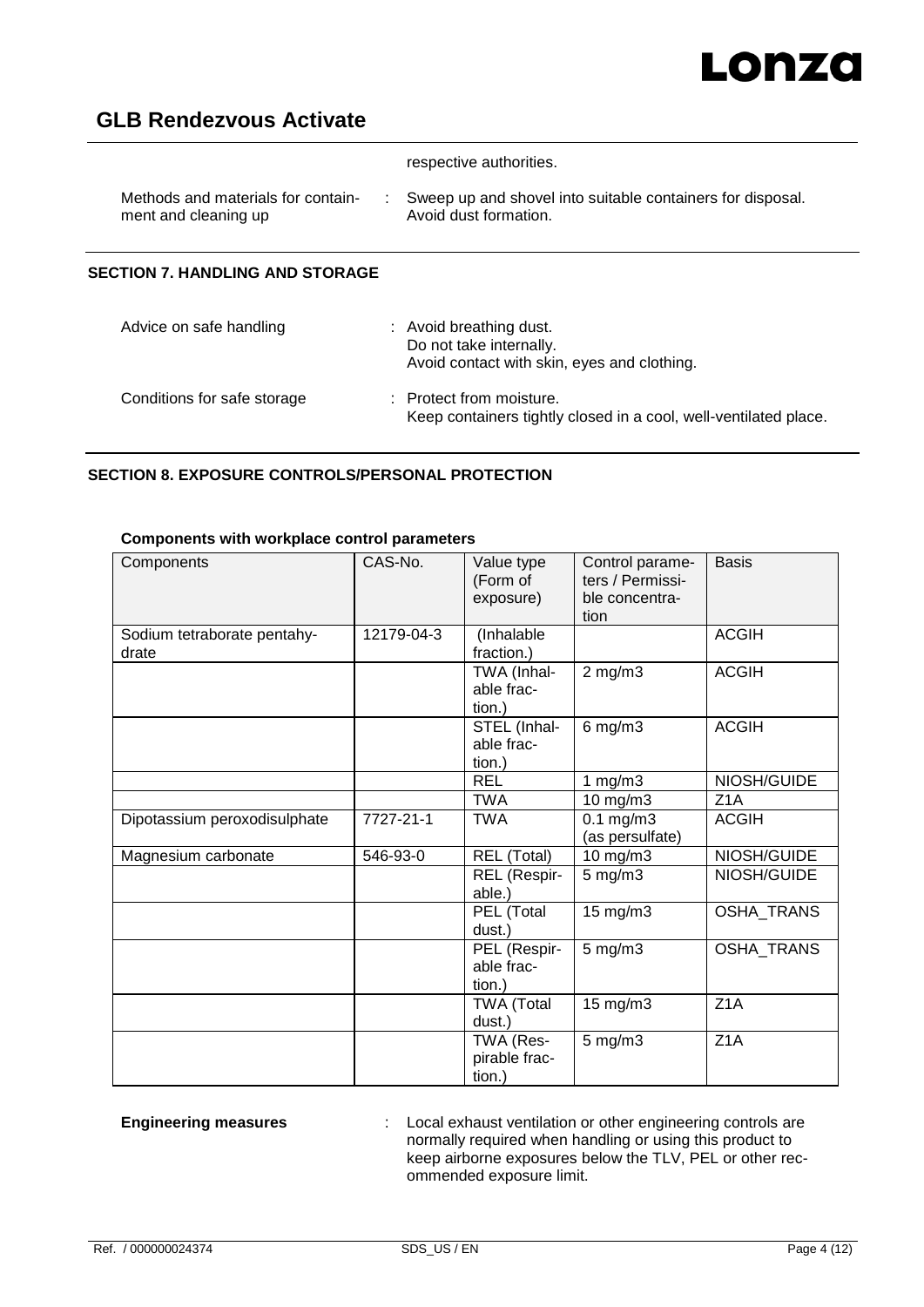| Personal protective equipment |                                                                                                                                                                                                                                                                                                                                                                                                                                          |
|-------------------------------|------------------------------------------------------------------------------------------------------------------------------------------------------------------------------------------------------------------------------------------------------------------------------------------------------------------------------------------------------------------------------------------------------------------------------------------|
| Respiratory protection        | Wear a NIOSH approved respirator if levels above the expo-<br>sure limits are possible.<br>A NIOSH approved full-face or half-face respirator in combi-<br>nation with chemical goggles.<br>NIOSH approved half-face air purifying respirator with an N95<br>filter. Air purifying respirators should not be used in oxygen<br>deficient or IDLH atmospheres or if exposure concentrations<br>exceed ten (10) times the published limit. |
| Hand protection               |                                                                                                                                                                                                                                                                                                                                                                                                                                          |
| Remarks                       | Wear impervious gloves, boots and apron to avoid skin con-<br>tact. A full impervious suit is recommended if exposure is<br>possible to a large portion of the body.                                                                                                                                                                                                                                                                     |
| Eye protection                | Use chemical goggles.                                                                                                                                                                                                                                                                                                                                                                                                                    |
| Skin and body protection      | Neoprene                                                                                                                                                                                                                                                                                                                                                                                                                                 |
| Protective measures           | Ensure that eyewash stations and safety showers are close<br>to the workstation location.                                                                                                                                                                                                                                                                                                                                                |

# **SECTION 9. PHYSICAL AND CHEMICAL PROPERTIES**

| Appearance                   |    | granular            |
|------------------------------|----|---------------------|
| Colour                       | t  | white               |
| Odour                        |    | none                |
| <b>Odour Threshold</b>       | t. | no data available   |
| pH                           | ÷  | $5.5 - 6.5$         |
| Melting point/freezing point | t. | no data available   |
| Boiling point/boiling range  | ÷  | no data available   |
| Flash point                  | ÷  | no data available   |
| Evaporation rate             |    | Not applicable      |
| Flammability (solid, gas)    | t  | Not combustible.    |
| Flammability (liquids)       | ÷  | no data available   |
| Upper explosion limit        |    | no data available   |
| Lower explosion limit        | t  | no data available   |
| Vapour pressure              | t  | no data available   |
| Relative vapour density      | t  | Not volatile        |
| Relative density             | t  | 1.2 (68 °F / 20 °C) |
|                              |    |                     |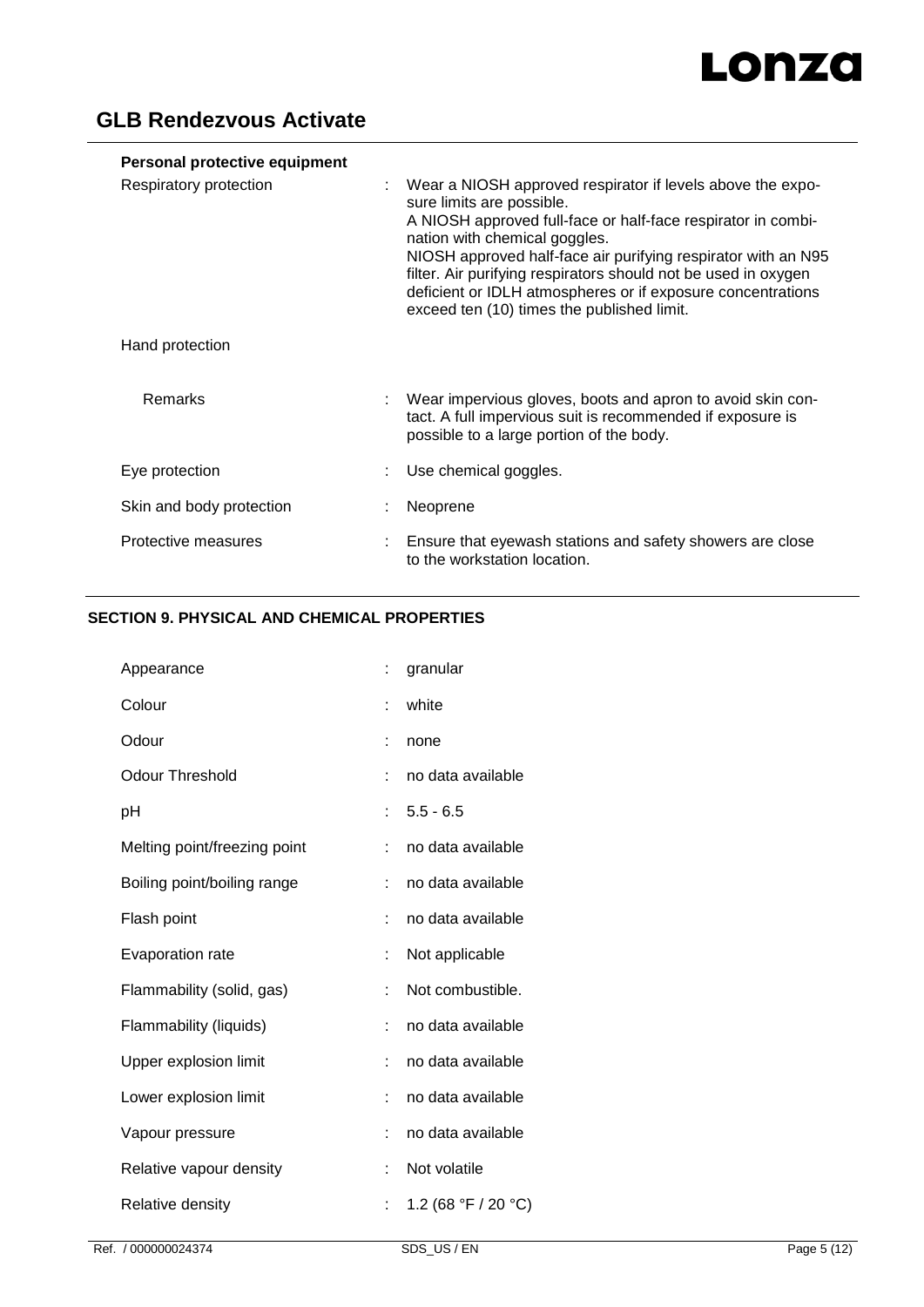# Lonza

# **GLB Rendezvous Activate**

| <b>Bulk density</b>                    | ÷.            | no data available         |
|----------------------------------------|---------------|---------------------------|
| Water solubility                       | ÷.            | 250 g/l $(68 °F / 20 °C)$ |
| Partition coefficient: n-octanol/water | -11           | Not applicable            |
| Auto-ignition temperature              | ÷.            | no data available         |
| Decomposition temperature              | $\mathcal{L}$ | no data available         |
| Viscosity, dynamic                     | ÷.            | no data available         |
| Viscosity, kinematic                   |               | no data available         |

# **SECTION 10. STABILITY AND REACTIVITY**

| Conditions to avoid                   | Heat<br>Exposure to moisture                                                                                                                                                                                                                                                                                                                       |
|---------------------------------------|----------------------------------------------------------------------------------------------------------------------------------------------------------------------------------------------------------------------------------------------------------------------------------------------------------------------------------------------------|
| Incompatible materials                | This product is chemically reactive with many substances,<br>including, e.g., other pool treatment products, acids, organics,<br>nitrogen-containing compounds, dry powder fire extinguishers<br>(containing mono-ammonium phosphate), oxidizers, corrosive<br>, flammable or combustible materials.<br>Halides<br>Avoid moisture.<br>Heavy metals |
| Hazardous decomposition products<br>÷ | Decomposes when heated or dampened, releasing oxygen<br>and heat<br>Carbon dioxide (CO2)<br>Carbon monoxide<br>Chlorine                                                                                                                                                                                                                            |

# **SECTION 11. TOXICOLOGICAL INFORMATION**

| Information on likely routes of expo-<br>sure                 | Inhalation<br>Ingestion<br>Eyes<br><b>Skin</b>                                                                                           |
|---------------------------------------------------------------|------------------------------------------------------------------------------------------------------------------------------------------|
| <b>Acute toxicity</b>                                         |                                                                                                                                          |
| Acute oral toxicity                                           | LD50 (Rat): Believed to be approximately 2,000 mg/kg                                                                                     |
| Acute inhalation toxicity                                     | LC50 (Rat): Believed to be $>$ 5 mg/l<br>Exposure time: 1 h<br>Test atmosphere: dust/mist                                                |
| Acute dermal toxicity                                         | LD50 (Rabbit): Believed to be $>$ 2,000 mg/kg                                                                                            |
| Acute toxicity (other routes of admin-:<br><i>istration</i> ) | Remarks: Moderate skin irritation<br>The dry material is irritating to the skin. However when wet, it<br>will produce burns to the skin. |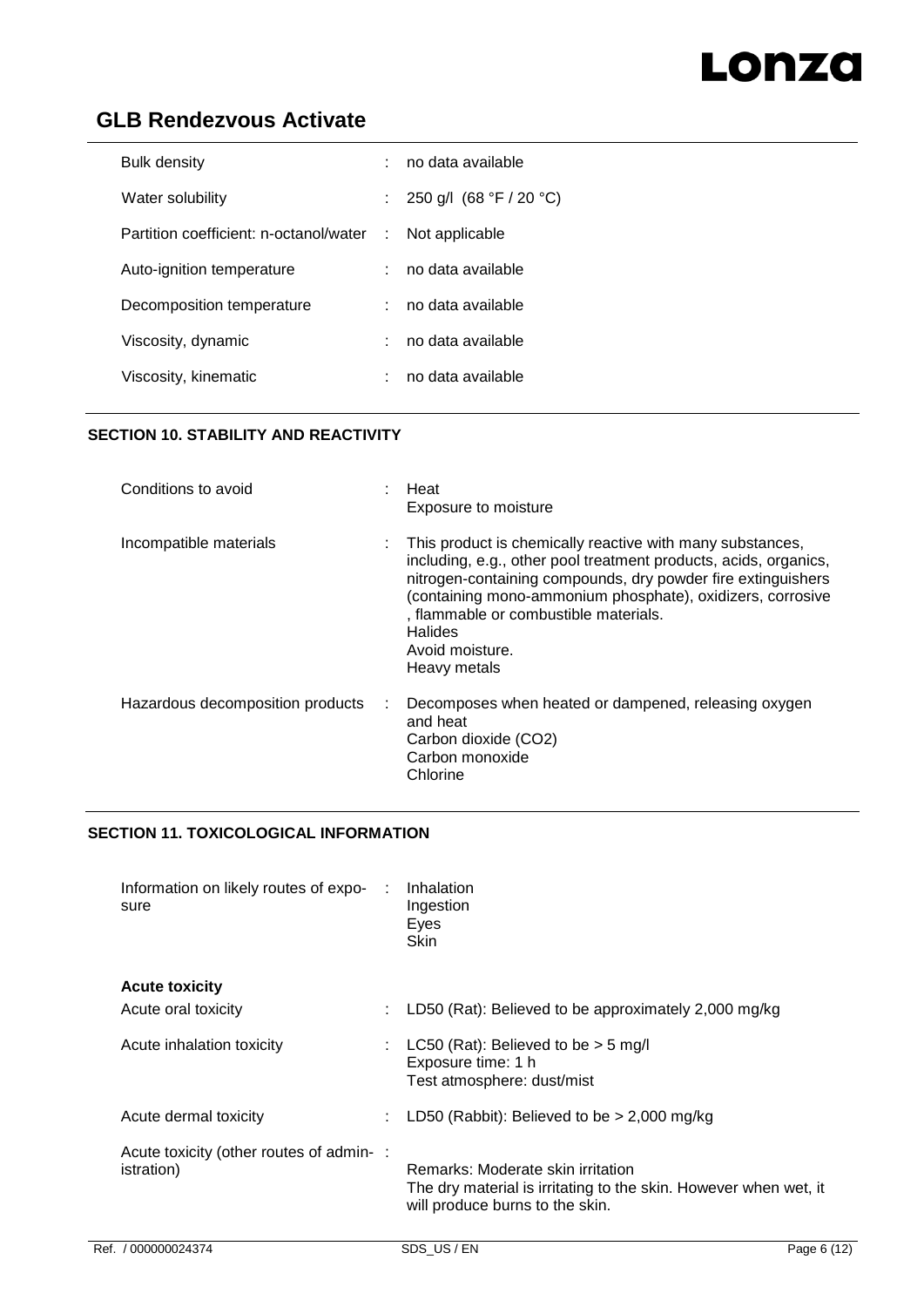Corrosive to eyes

#### **Skin corrosion/irritation**

Remarks: The dry material is irritating to the skin. However when wet, it will produce burns to the skin. Moderate skin irritation Irritating to skin.

#### **Serious eye damage/eye irritation**

Result: Corrosive to eyes

#### **Respiratory or skin sensitisation**

Remarks: May produce an allergic reaction.

#### **Carcinogenicity**

| <b>IARC</b>  | No component of this product present at levels greater than or<br>equal to 0.1% is identified as probable, possible or confirmed<br>human carcinogen by IARC. |
|--------------|---------------------------------------------------------------------------------------------------------------------------------------------------------------|
| <b>OSHA</b>  | No component of this product present at levels greater than or<br>equal to 0.1% is on OSHA's list of regulated carcinogens.                                   |
| <b>NTP</b>   | No component of this product present at levels greater than or<br>equal to 0.1% is identified as a known or anticipated carcino-<br>gen by NTP.               |
| <b>ACGIH</b> | No component of this product present at levels greater than or<br>equal to 0.1% is identified as a carcinogen or potential carcin-<br>ogen by ACGIH.          |

#### **Repeated dose toxicity**

Remarks: Not known or reported to cause subchronic or chronic toxicity.

#### **Further information**

Remarks: Sodium tetraborate pentahydrate is chemically and toxicologically related to Boric Acid; the majority of the borate chronic toxicology studies were conducted using Boric Acid. Sodium tetraborate pentahydrate is converted to Boric Acid in biological systems.

## **SECTION 12. ECOLOGICAL INFORMATION**

# **Ecotoxicity** no data available **Persistence and degradability** no data available **Bioaccumulative potential Components: Potassium hydrogensulphate:**

Partition coefficient: n-octanol/water : Remarks: Not applicable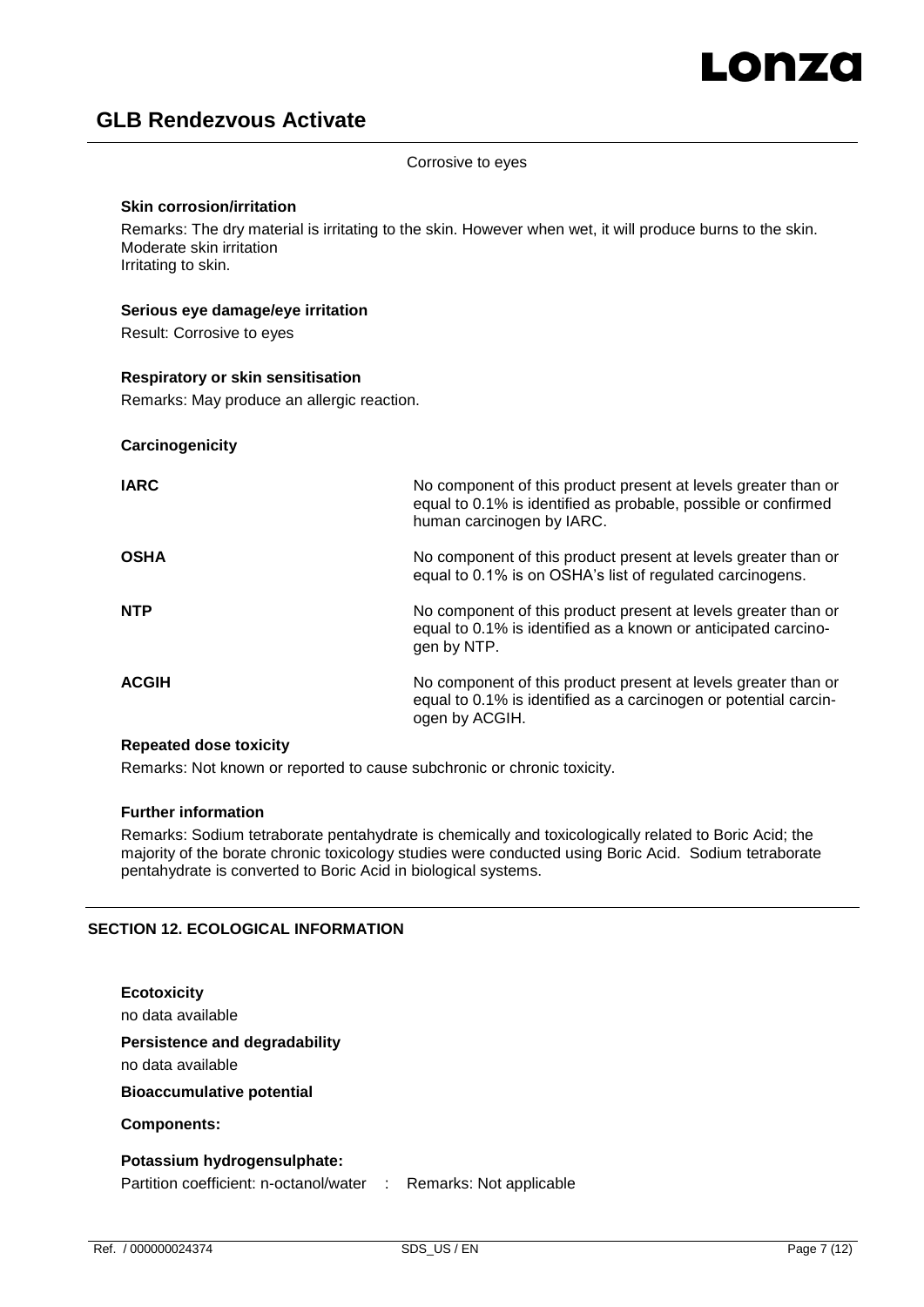

| <b>Mobility in soil</b><br>no data available |                                                                                                                                                                                                                                                                                                               |
|----------------------------------------------|---------------------------------------------------------------------------------------------------------------------------------------------------------------------------------------------------------------------------------------------------------------------------------------------------------------|
| Other adverse effects                        |                                                                                                                                                                                                                                                                                                               |
| Ozone-Depletion Potential                    | Regulation: US. EPA Clean Air Act (CAA) Section 602 Ozone-<br>Depleting Substances (40 CFR 82, Subpt. A, App A & B)<br>Remarks: This product neither contains, nor was manufac-<br>tured with a Class I or Class II ODS as defined by the U.S.<br>Clean Air Act Section 602 (40 CFR 82, Subpt. A, App.A + B). |
| Additional ecological information            | Moderately toxic to fish and other aquatic organisms.                                                                                                                                                                                                                                                         |

# **SECTION 13. DISPOSAL CONSIDERATIONS**

| <b>Disposal methods</b> |                                                                                                                                                                                              |
|-------------------------|----------------------------------------------------------------------------------------------------------------------------------------------------------------------------------------------|
| Waste from residues     | : If this product becomes a waste, it will be a nonhazardous<br>waste.<br>As a nonhazardous solid waste it should be disposed of in<br>accordance with local, state and federal regulations. |

# **SECTION 14. TRANSPORT INFORMATION**

## **DOT**

| UN number<br>Proper shipping name   | 3260<br>: Corrosive solid, acidic, inorganic, n.o.s.<br>(Potassium hydrogenperoxomonosulphate) |
|-------------------------------------|------------------------------------------------------------------------------------------------|
| <b>Transport hazard class</b>       | : 8                                                                                            |
| Packing group                       | : II                                                                                           |
| Labels                              | : 8                                                                                            |
| <b>Emergency Response Guidebook</b> | 154<br>÷                                                                                       |
| Number                              |                                                                                                |
| <b>Environmental hazards</b>        | : no                                                                                           |
|                                     |                                                                                                |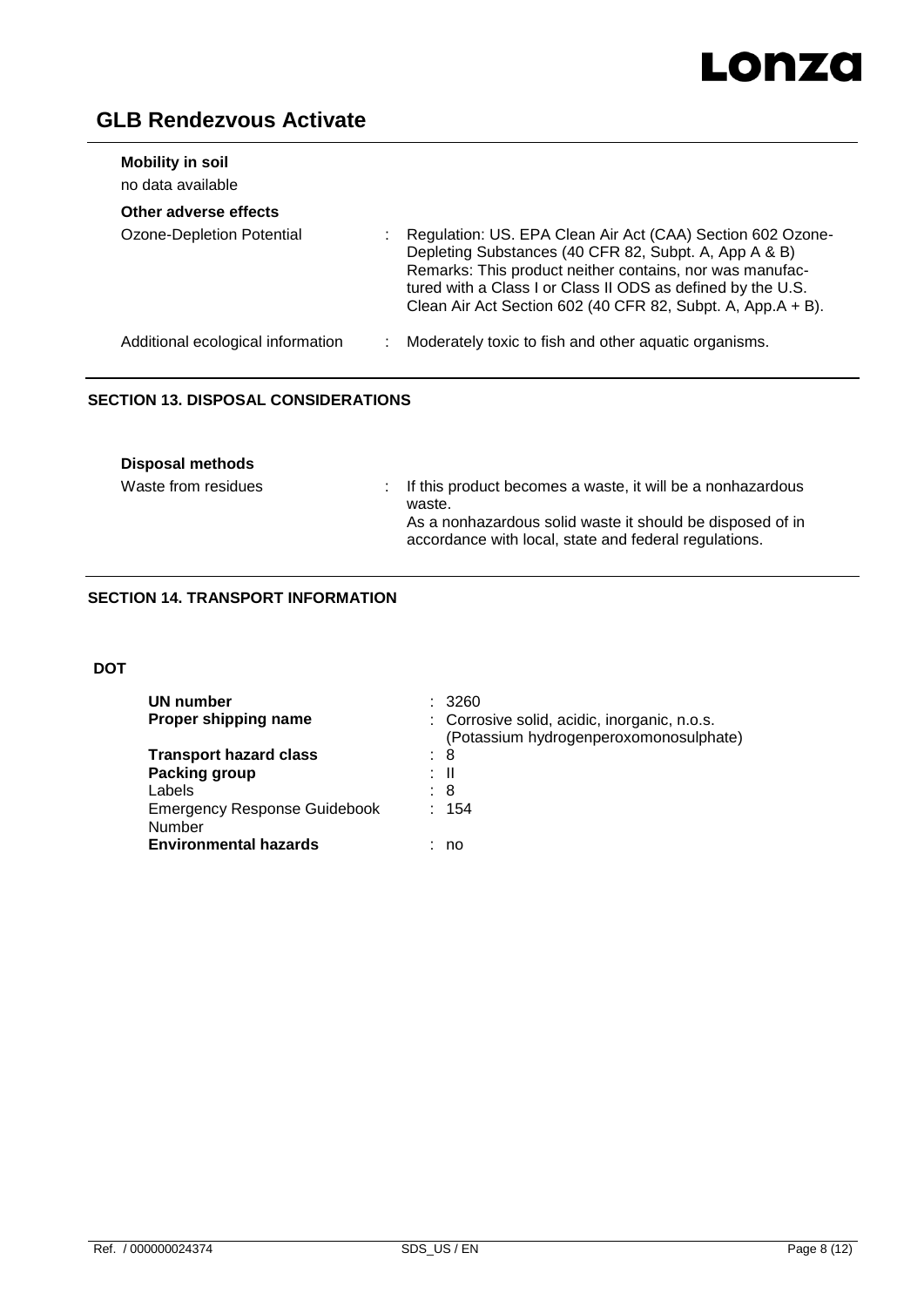# **TDG**

| 3260<br>UN number<br>Proper shipping name<br>: Corrosive solid, acidic, inorganic, n.o.s.<br>(Potassium hydrogenperoxomonosulphate)<br><b>Transport hazard class</b><br>8<br>$\mathbf{H}$<br><b>Packing group</b><br>8<br>Labels<br><b>Environmental hazards</b><br>no<br><b>IMDG</b><br>: 3260<br><b>UN number</b><br>Proper shipping name<br>: Corrosive solid, acidic, inorganic, n.o.s.<br>(Potassium hydrogenperoxomonosulphate)<br><b>Transport hazard class</b><br>8<br><b>Packing group</b><br>$\mathbf{H}$<br>Labels<br>8<br>$: F-A$<br>EmS Number 1<br>EmS Number 2<br>$S-B$<br><b>Environmental hazards</b><br>Marine pollutant: no<br><b>ADR</b><br>UN number<br>3260<br>Proper shipping name<br>: CORROSIVE SOLID, ACIDIC, INORGANIC, N.O.S.<br>(Potassium hydrogenperoxomonosulphate)<br><b>Transport hazard class</b><br>8<br><b>Packing group</b><br>$\mathbf{II}$<br><b>Classification Code</b><br>$\therefore$ C2<br><b>Hazard Identification Number</b><br>80<br>Labels<br>8<br><b>Environmental hazards</b><br>no | <b>IATA</b> | UN number<br>Proper shipping name<br><b>Transport hazard class</b><br><b>Packing group</b><br>Labels<br><b>Environmental hazards</b> | 3260<br>: CORROSIVE SOLID, ACIDIC, INORGANIC, N.O.S.<br>(Potassium hydrogenperoxomonosulphate)<br>8<br>$\mathbf{I}$<br>8<br>no |
|---------------------------------------------------------------------------------------------------------------------------------------------------------------------------------------------------------------------------------------------------------------------------------------------------------------------------------------------------------------------------------------------------------------------------------------------------------------------------------------------------------------------------------------------------------------------------------------------------------------------------------------------------------------------------------------------------------------------------------------------------------------------------------------------------------------------------------------------------------------------------------------------------------------------------------------------------------------------------------------------------------------------------------------|-------------|--------------------------------------------------------------------------------------------------------------------------------------|--------------------------------------------------------------------------------------------------------------------------------|
|                                                                                                                                                                                                                                                                                                                                                                                                                                                                                                                                                                                                                                                                                                                                                                                                                                                                                                                                                                                                                                       |             |                                                                                                                                      |                                                                                                                                |
|                                                                                                                                                                                                                                                                                                                                                                                                                                                                                                                                                                                                                                                                                                                                                                                                                                                                                                                                                                                                                                       |             |                                                                                                                                      |                                                                                                                                |
|                                                                                                                                                                                                                                                                                                                                                                                                                                                                                                                                                                                                                                                                                                                                                                                                                                                                                                                                                                                                                                       |             |                                                                                                                                      |                                                                                                                                |
|                                                                                                                                                                                                                                                                                                                                                                                                                                                                                                                                                                                                                                                                                                                                                                                                                                                                                                                                                                                                                                       |             |                                                                                                                                      |                                                                                                                                |
|                                                                                                                                                                                                                                                                                                                                                                                                                                                                                                                                                                                                                                                                                                                                                                                                                                                                                                                                                                                                                                       |             |                                                                                                                                      |                                                                                                                                |
|                                                                                                                                                                                                                                                                                                                                                                                                                                                                                                                                                                                                                                                                                                                                                                                                                                                                                                                                                                                                                                       |             |                                                                                                                                      |                                                                                                                                |
|                                                                                                                                                                                                                                                                                                                                                                                                                                                                                                                                                                                                                                                                                                                                                                                                                                                                                                                                                                                                                                       |             |                                                                                                                                      |                                                                                                                                |
|                                                                                                                                                                                                                                                                                                                                                                                                                                                                                                                                                                                                                                                                                                                                                                                                                                                                                                                                                                                                                                       |             |                                                                                                                                      |                                                                                                                                |
|                                                                                                                                                                                                                                                                                                                                                                                                                                                                                                                                                                                                                                                                                                                                                                                                                                                                                                                                                                                                                                       |             |                                                                                                                                      |                                                                                                                                |
|                                                                                                                                                                                                                                                                                                                                                                                                                                                                                                                                                                                                                                                                                                                                                                                                                                                                                                                                                                                                                                       |             |                                                                                                                                      |                                                                                                                                |
|                                                                                                                                                                                                                                                                                                                                                                                                                                                                                                                                                                                                                                                                                                                                                                                                                                                                                                                                                                                                                                       |             |                                                                                                                                      |                                                                                                                                |
|                                                                                                                                                                                                                                                                                                                                                                                                                                                                                                                                                                                                                                                                                                                                                                                                                                                                                                                                                                                                                                       |             |                                                                                                                                      |                                                                                                                                |
|                                                                                                                                                                                                                                                                                                                                                                                                                                                                                                                                                                                                                                                                                                                                                                                                                                                                                                                                                                                                                                       |             |                                                                                                                                      |                                                                                                                                |
|                                                                                                                                                                                                                                                                                                                                                                                                                                                                                                                                                                                                                                                                                                                                                                                                                                                                                                                                                                                                                                       |             |                                                                                                                                      |                                                                                                                                |
|                                                                                                                                                                                                                                                                                                                                                                                                                                                                                                                                                                                                                                                                                                                                                                                                                                                                                                                                                                                                                                       |             |                                                                                                                                      |                                                                                                                                |
|                                                                                                                                                                                                                                                                                                                                                                                                                                                                                                                                                                                                                                                                                                                                                                                                                                                                                                                                                                                                                                       |             |                                                                                                                                      |                                                                                                                                |
|                                                                                                                                                                                                                                                                                                                                                                                                                                                                                                                                                                                                                                                                                                                                                                                                                                                                                                                                                                                                                                       |             |                                                                                                                                      |                                                                                                                                |
|                                                                                                                                                                                                                                                                                                                                                                                                                                                                                                                                                                                                                                                                                                                                                                                                                                                                                                                                                                                                                                       |             |                                                                                                                                      |                                                                                                                                |
|                                                                                                                                                                                                                                                                                                                                                                                                                                                                                                                                                                                                                                                                                                                                                                                                                                                                                                                                                                                                                                       |             |                                                                                                                                      |                                                                                                                                |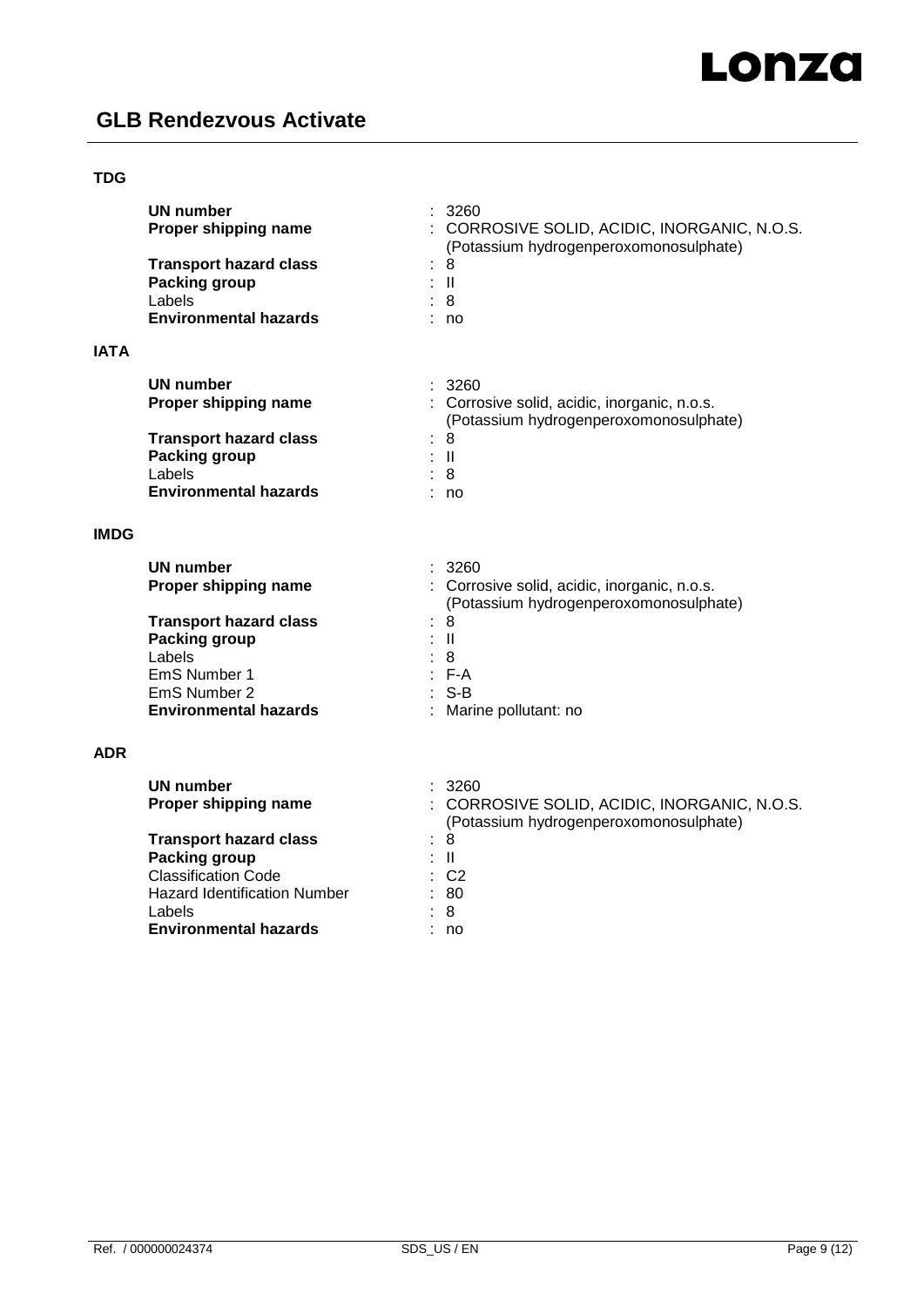#### **RID**

| UN number<br>Proper shipping name                                                |   | 3260<br>CORROSIVE SOLID, ACIDIC, INORGANIC, N.O.S.<br>(Potassium hydrogenperoxomonosulphate) |
|----------------------------------------------------------------------------------|---|----------------------------------------------------------------------------------------------|
| <b>Transport hazard class</b>                                                    | ٠ | 8                                                                                            |
| Packing group                                                                    |   | - 11                                                                                         |
| <b>Classification Code</b>                                                       |   | : C2                                                                                         |
| <b>Hazard Identification Number</b>                                              |   | : 80                                                                                         |
| Labels                                                                           |   | : 8                                                                                          |
| <b>Environmental hazards</b>                                                     |   | no                                                                                           |
| Special precautions for user                                                     |   | none                                                                                         |
| Transport in bulk according to An-<br>nex II of MARPOL 73/78 and the IBC<br>Code |   | $:$ Not applicable                                                                           |

# **SECTION 15. REGULATORY INFORMATION**

## **EPCRA - Emergency Planning and Community Right-to-Know Act**

## **CERCLA Reportable Quantity**

This material does not contain any components with a CERCLA RQ.

#### **SARA 304 Extremely Hazardous Substances Reportable Quantity**

This material does not contain any components with a section 304 EHS RQ.

## **SARA 311/312 Hazards**

See above: SECTION 2. Hazard Identification-GHS Classification

#### **SARA 313**

This material does not contain any chemical components with known CAS numbers that exceed the threshold (De Minimis) reporting levels established by SARA Title III, Section 313.

#### **Clean Air Act**

This product neither contains, nor was manufactured with a Class I or Class II ODS as defined by the U.S. Clean Air Act Section 602 (40 CFR 82, Subpt. A, App.A + B).

This product does not contain any hazardous air pollutants (HAP), as defined by the U.S. Clean Air Act Section 112 (40 CFR 61).

This product does not contain any chemicals listed under the U.S. Clean Air Act Section 112(r) for Accidental Release Prevention (40 CFR 68.130, Subpart F).

This product does not contain any chemicals listed under the U.S. Clean Air Act Section 111 SOCMI Intermediate or Final VOC's (40 CFR 60.489).

This product does not contain any VOC exemptions listed under the U.S. Clean Air Act Section 450.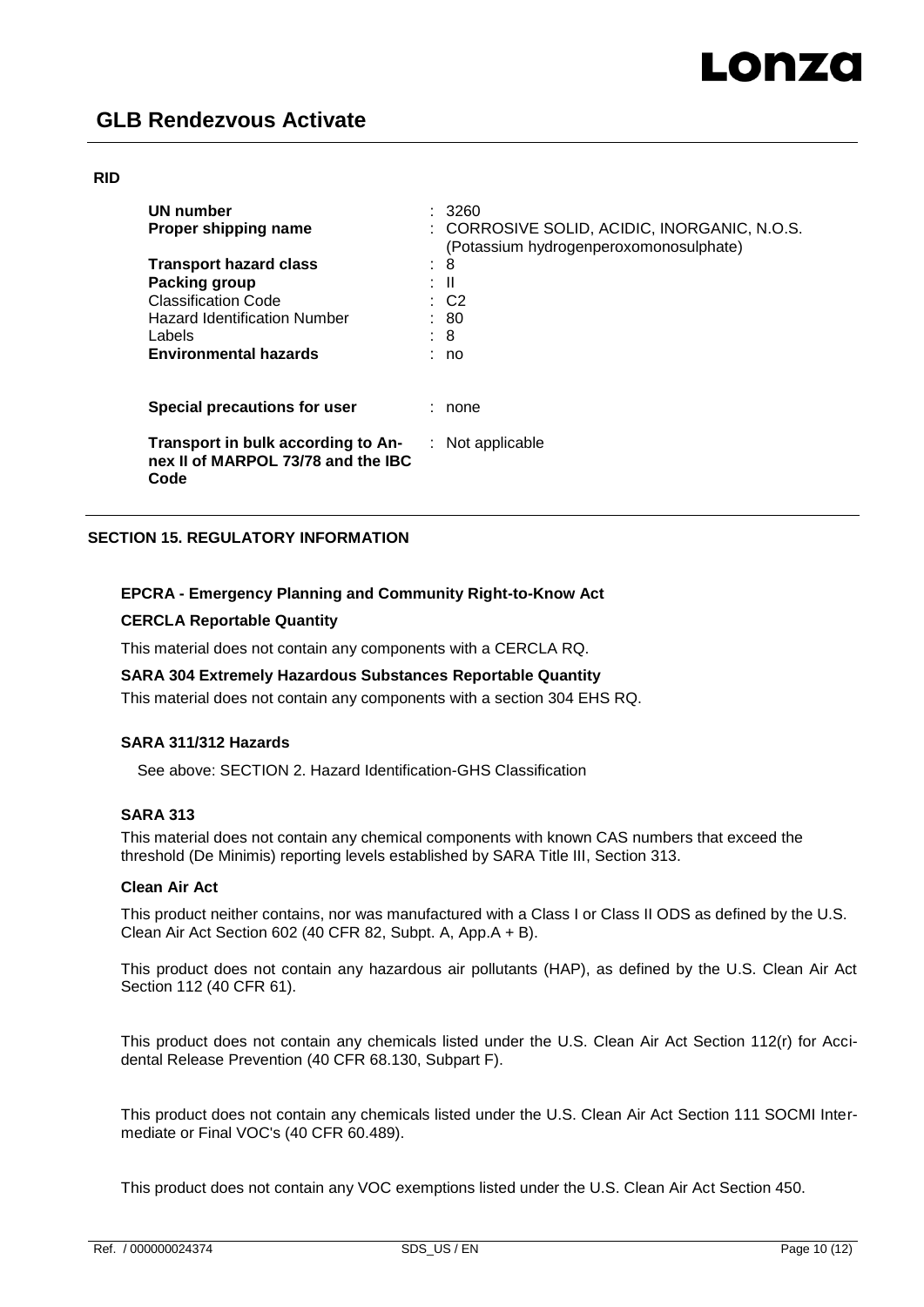## **Clean Water Act**

This product does not contain any Hazardous Chemicals listed under the U.S. CleanWater Act, Section 311, Table 117.3.

This product does not contain any Hazardous Substances listed under the U.S. CleanWater Act, Section 311, Table 116.4A.

This product does not contain any toxic pollutants listed under the U.S. Clean Water Act Section 307

## **US State Regulations**

#### **Massachusetts Right To Know**

| Components                      | CAS-No.    |
|---------------------------------|------------|
| Sodium tetraborate pentahydrate | 12179-04-3 |
| Dipotassium peroxodisulphate    | 7727-21-1  |
| Magnesium carbonate             | 546-93-0   |

#### **Pennsylvania Right To Know**

| Components                           | CAS-No.    |
|--------------------------------------|------------|
| Potassium hydrogenperoxomonosulphate | 10058-23-8 |
| Sodium tetraborate pentahydrate      | 12179-04-3 |
| Potassium sulfate                    | 7778-80-5  |
| Potassium hydrogensulphate           | 7646-93-7  |

#### **New Jersey Right To Know**

| Components                           | CAS-No.    |
|--------------------------------------|------------|
| Potassium hydrogenperoxomonosulphate | 10058-23-8 |
| Sodium tetraborate pentahydrate      | 12179-04-3 |
| Potassium sulfate                    | 7778-80-5  |
| Potassium hydrogensulphate           | 7646-93-7  |
| Dipotassium peroxodisulphate         | 7727-21-1  |
| Magnesium carbonate                  | 546-93-0   |

## **California Prop. 65**

This product does not contain any chemicals known to State of California to cause cancer, birth defects, or any other reproductive harm.

## **Canadian lists**

**NPRI**

Canadian National Pollutant Release Inventory (NPRI): No component is listed on NPRI.

## **The components of this product are reported in the following inventories:**

: The components of this product are listed on the TSCA Inventory of Existing Chemical Substances.

## **SECTION 16. OTHER INFORMATION**